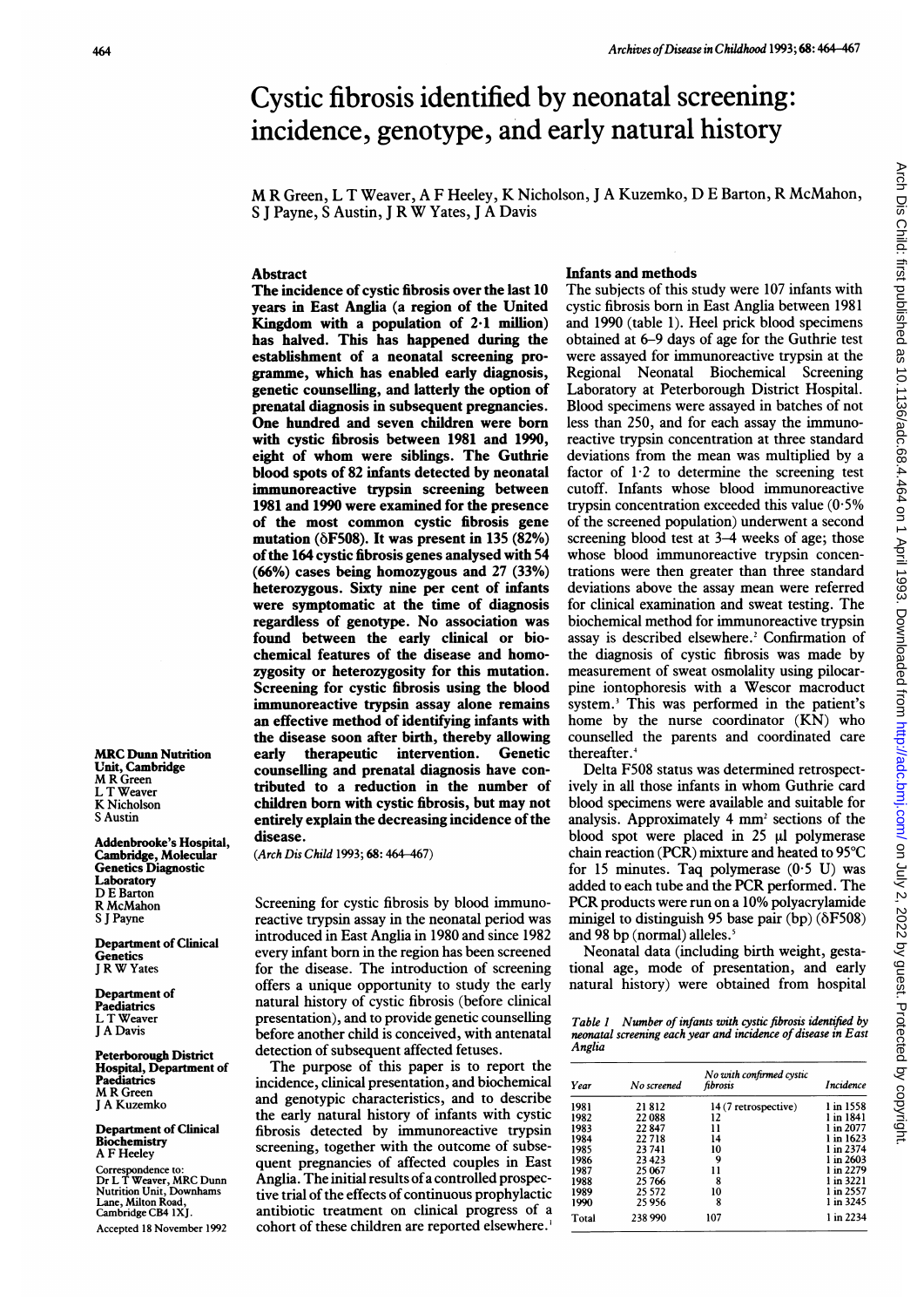Table 2 Biochemical and clinical data of infants with cystic fibrosis detected by neonatal  $immunoreactive$  trypsin  $(IRT)$  screening according to their genotype

|                                                                                                                                                                           | <b><i>SF508/F508</i></b>                        | $\delta$ F508/other                             | Other/other                            |
|---------------------------------------------------------------------------------------------------------------------------------------------------------------------------|-------------------------------------------------|-------------------------------------------------|----------------------------------------|
| Total percentage (No)<br>$Sex(F = female, M = male)$<br>$Mean(SD)$ birth weight $(g)$<br>Mean (SD) gestation (weeks)                                                      | 65.8(54)<br>F23, M31<br>3270 (490)<br>39.5(1.7) | 32.9(27)<br>F17, M10<br>3220 (440)<br>39.3(2.9) | 1.2(1)<br>M1<br>3200<br>39             |
| Mean $(SD)$ IRT 7 days $(\mu\mathbf{g}/\mathbf{l})$<br>$Mean(SD) IRT 4 weeks (\mu g/l)$<br>Mean $(SD)$ IRT 6 months $(\mu\mathbf{g}/l)$                                   | 121 (46)<br>119(45)<br>64 (39)                  | 130(50)<br>124(36)<br>74 (40)                   | 63                                     |
| Sweat tests<br>Mean (SD) sweat osmolality (mmol/kg)<br>Mean (SD) sweat sodium (mmol/l)                                                                                    | 253(27)<br>103(34)                              | 267(60)<br>94(26)                               | 69                                     |
| Mode of presentation<br>% (No) screening alone<br>% (No) meconium ileus<br>% (No) jejunal atresia<br>% (No) clinical* and screening                                       | 75 (41)<br>17(9)<br>4(2)<br>4(2)                | 56(15)<br>22(6)<br>0(0)<br>22(6)                | 0(0)<br>0(0)<br>0(0)<br>100(1)         |
| Symptoms at time of diagnostic sweat test<br>% (No) respiratory<br>% (No) gastrointestinal<br>% (No) respiratory plus gastrointestinal<br>% (No) none<br>% (No) not known | 35 (19)<br>17(9)<br>19(10)<br>26 (14)<br>3(2)   | 26(7)<br>26(7)<br>15(4)<br>30(8)<br>3(1)        | 100(1)<br>0(0)<br>0(0)<br>0(0)<br>0(0) |

\*Clinical=respiratory or gastrointestinal symptoms or failure to thrive or a combination.

notes. Symptoms and signs at the time of confirmation of diagnosis were obtained by the nurse coordinator. Since 1985 all children with cystic fibrosis detected by neonatal screening have been the subjects of a prospective trial of the effects of continuous flucloxacillin treatment by mouth.' Details of the genetic counselling received by the parents of these children and of their further pregnancies were obtained.

The significance of the change in incidence of cystic fibrosis over time was assessed using linear regression analysis. Birth order was analysed by the method of Haldane and Smith.<sup>6</sup> The significance of the differences in clinical and biochemical data between infants according to their genotype was analysed using t tests and  $\chi^2$ analyses.

#### Results

Table <sup>1</sup> gives the number of infants with cystic fibrosis identified by neonatal screening each year, and the incidence of the disease in East Anglia between 1981 and 1990. Regression analysis showed a significant decrease  $(p<0.001)$ in the incidence of cystic fibrosis at an average rate of 7-5% each year over this period. During the decade 238 990 infants were screened of whom 107 have cystic fibrosis. Children with cystic fibrosis who were born elsewhere and moved into the region were excluded from the analysis. The number of infants with cystic fibrosis identified each year ranged between eight and 14 (mean 11), resulting in an incidence of the disease in East Anglia of one in 2234 over the 10 years of the study.

Guthrie cards were available and suitable for genotypic analysis in 82 infants (table 2). Of 164 chromosomes studied 135 (82%) had the  $\delta$ F508 mutation. Genotype frequencies did not differ significantly from those expected for Hardy-Weinberg equilibrium. There were 54 (66%) homozygotes  $(\delta F508/\delta F508)$  and 27 (33%) heterozygotes (6F508/other), and one child who did not have the  $\delta$ F508 mutation (other/other). Thus most (99%) of the affected children had at least one chromosome bearing the  $\delta$ F508 gene mutation. There was no significant difference in the mean birth weights and gestational ages of the three groups.

Analyses of the differences in mode of presentation were restricted to the two major groups ( $\delta$ F508/ $\delta$ F508 and  $\delta$ F508/other). There was no significant difference in first or second immunoreactive trypsin concentrations between the two groups. At 4 months 78% of the two groups still had immunoreactive trypsin concentrations in the diagnostic range. Thereafter their rate of decrease was similar in the two groups. The mean age of diagnostic sweat test  $(5.7)$ weeks) was not significantly different between the two groups, nor was the mean sweat osmolality or sodium concentration. Seventy five per cent of homozygous infants and 56% of heterozygous infants were identified by immunoreactive trypsin screening alone  $(p>0.05)$ . A greater proportion of the heterozygotes than the homozygotes had neonatal meconium ileus (22  $v$  17%), but this difference was not significant ( $p>0.05$ ). A significantly greater proportion of the former presented with failure to thrive or respiratory symptoms before the second immunoreactive trypsin assay, however  $(p<0.01)$ . By the time of the confirmatory sweat test 71% of the homozygotes and 67% of the heterozygotes had symptoms. Respiratory symptoms accounted for the majority (35%) in the homozygotes, whereas the heterozygotes presented in equal proportions with respiratory and gastrointestinal symptoms.

Of the 107 children with cystic fibrosis, eight were siblings of affected children. Of the 40 families studied since April 1985 (whose 43 children were the subjects of a prospective intervention study'), their affected child was, in the case of 12 couples, the first born; in one family both the first and second born were affected. In one family both the first and third born were affected; in 21 couples the second born alone was affected. In four couples it was the third born alone (including one of twins); and in one family both the second and fourth born were affected (table 3).

Nine sets of parents of affected children (23%) went on to have nine further liveborn children (table 4). Four couples each had one further

Table 3 Birth order of 43 children with cystic fibrosis born of 40 couples who had at least one affected child

| <b>Birth</b> order | No of children<br>with cystic fibrosis children | No of normal | Total |
|--------------------|-------------------------------------------------|--------------|-------|
| First born         | 14                                              | 26           | 40    |
| Second born        | 23                                              |              | 32    |
| Third born         |                                                 |              | 9     |
| Fourth born        |                                                 |              |       |
| Total              | 43                                              | 39           | 82    |

Table 4 Outcome of pregnancies of nine of 40 couples who already had at least one child with cystic fibrosis and who chose to have further pregnancies

|                             | Antenatal<br>test | No antenatal<br>test | Total |
|-----------------------------|-------------------|----------------------|-------|
| No of pregnancies           |                   |                      | 17    |
| Infant with cystic fibrosis |                   |                      |       |
| Normal infant               |                   |                      |       |
| Cystic fibrosis abortus     |                   |                      |       |
| Normal abortus              |                   |                      |       |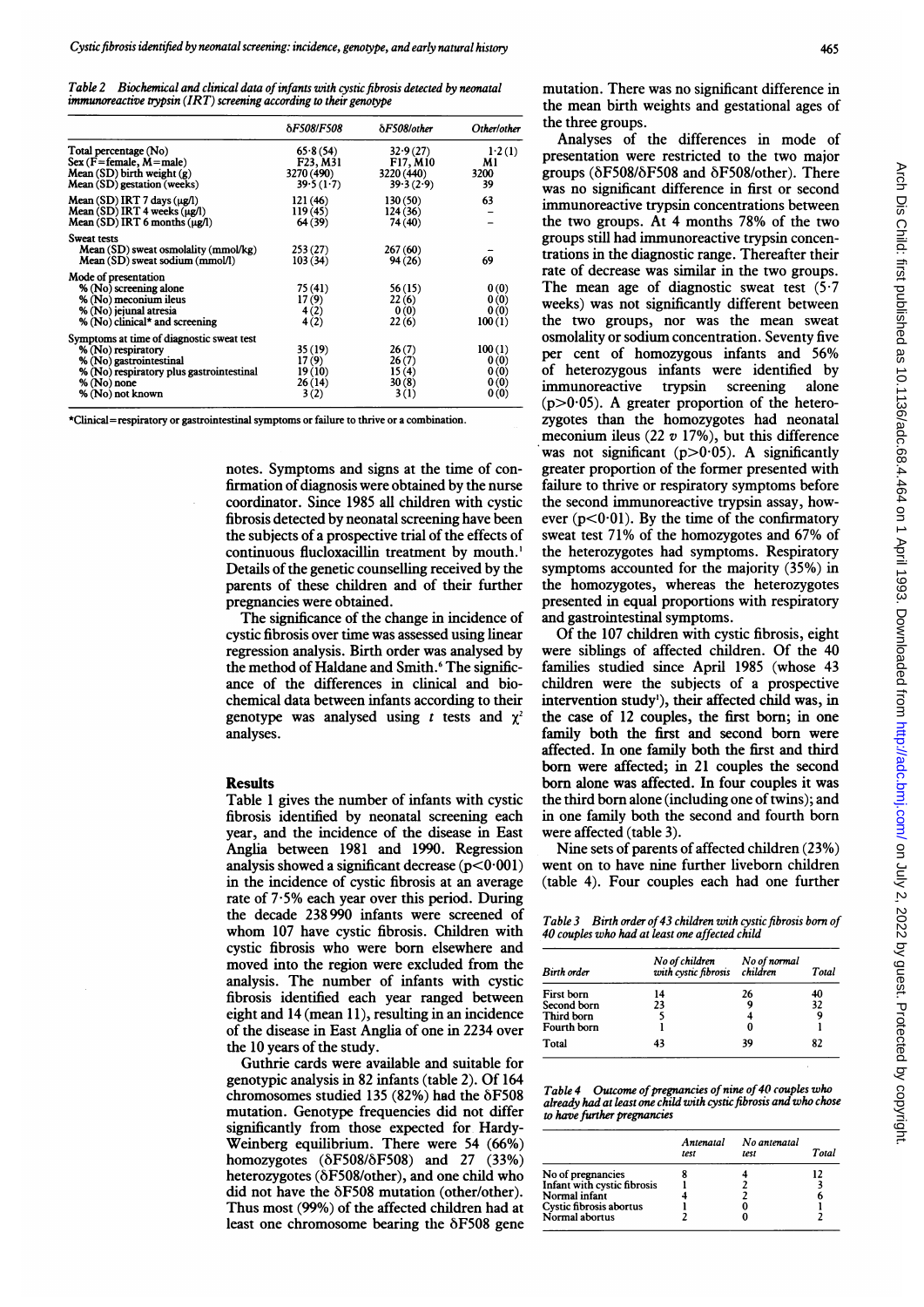unaffected child after antenatal testing, and one couple had their second affected child. Four couples had pregnancies without antenatal tests, resulting in the birth of two children with cystic fibrosis and two normal children. One couple had a therapeutic abortion (affected conceptus), and there were two spontaneous abortions (normal conceptus) after a chorionic villus biopsy sample.

Of the 40 families, 36 were married couples. Office of Population Census and Statistics (OPCS) birth statistics for women giving birth within marriage provide data on the number of previous liveborn children from which distribution of sibship size can be predicted. For East Anglian mothers during the study period the average sibship size is estimated to be 2-45 children. In the 40 families studied here the average number of children was 2 05. There were more than the expected number of sibships of one or two children and fewer sibships of three or more children  $(p<0.05)$ . In most families there was only one child affected by cystic fibrosis, either the only child or the last born. There was a significant birth order effect  $(p<0.001)$ .

### **Discussion**

We report here the decreasing incidence of cystic fibrosis in East Anglia over the last 10 years, and on the genotypic and phenotypic characteristics of the 82 infants for whom full data were available. During a decade when the birth rate in the region has increased by 20%, the incidence of cystic fibrosis has apparently halved (table 1). In East Anglia the screening programme for cystic fibrosis has worked effectively and only one in 10 000 children has been subjected to an unnecessary sweat test.7 As far as we know only one child with a normal neonatal blood immunoreactive trypsin concentration, according to present diagnostic criteria, was subsequently found to have cystic fibrosis. The observed incidence represents complete ascertainment insofar as that is possible. A designated paediatrician in each district of East Anglia is responsible for the documentation of each child identified.

The efficiency of the screening procedure as experienced in East Anglia has not been universally shared; factors, preanalytical and analytical, which might contribute significantly to variations in the specificity and sensitivity of the test have been reviewed.<sup>8</sup> In centres where such problems exist a combination of immunoreactive trypsin measurement and genotyping performed on the dried blood spot could, depending on the number of cystic fibrosis mutations included in the analysis, result in an improvement in screening test efficiency.9

Early detection of cystic fibrosis by neonatal screening offers parents of an affected child the opportunity of counselling before further pregnancies, and of subsequent antenatal testing. Genetic counselling has been available throughout the decade, a period during which methods for prenatal diagnosis and carrier detection have been introduced, and latterly, increased in accuracy and availability.<sup>5 10-12</sup>

Using linear regression analysis, and adjusting the number of cases of cystic fibrosis identified each year to correspond to the same number screened each year, the decline in incidence was found to be highly significant. It is unclear why the number of children born with cystic fibrosis each year throughout the decade has decreased.

In the 40 families ascertained by newborn screening since 1985 the smaller sibship size and significant birth order effect suggest that early diagnosis and counselling have discouraged some couples from having more children. It can be shown, however, that this alone can only reduce the birth incidence by at most about 20%. From OPCS birth statistics for East Anglia it can be estimated that the proportion of couples having another child when they already have one, two, three, or four children is respectively 92, 41, 31, and 40%. If 100 cystic fibrosis couples conformed to this pattern they would have a total of 61 children with cystic fibrosis (table 5) as compared with 49 if they had no further children after their first affected child. Although genetic counselling and prenatal diagnosis have undoubtedly reduced the number of children born with cystic fibrosis, it is not clear that this entirely accounts for the decrease in incidence over the last 10 years. Other possible contributing factors are incomplete ascertainment, reduction in the rate of consanguinity, and decrease in gene frequency due to population migration. None of these would be expected to have a large effect and it is possible that sampling artefact has exaggerated the trend.

We found no significant difference in the biochemical and early clinical features of infants with cystic fibrosis detected by neonatal immunoreactive trypsin screening according to their genotype. Genotyping of children with cystic fibrosis and examination of its relation with clinical status have been undertaken in several other regions of the world. $13-18$  Kerem et  $al$ ,<sup>14</sup> in a cross sectional study of 293 affected subjects of all ages, reported an association between possession of the  $\delta$ F508 allele and pancreatic insufficiency and postulated that certain alleles (including  $\delta$ F508) which conferred more severe disease were recessive to those which had a milder clinical expression. They found no direct correlation between genotype and pulmonary function, except in those with pancreatic sufficiency who had better lung function regardless of genotype. The association between specific mutations at the cystic fibrosis locus and pancreatic phenotype cannot be absolute, however, because several subjects have been described who are homozygous for

Table 5 Pregnancy outcome of 100 cystic fibrosis carrier couples, (a) following East Anglian pattern of reproductive behaviour (see text), and (b) having no further children after theirfirst affected child (results in parentheses). All results rounded to whole nwnbers

| $Birth$ order $(n)$                       | No of couples<br>having nth child | No children of birth order<br>n with cystic fibrosis |
|-------------------------------------------|-----------------------------------|------------------------------------------------------|
|                                           | 100                               | 25                                                   |
| 2                                         | 92 (69)                           | 23(17)                                               |
| 3                                         | 38(21)                            | 9 (5)                                                |
|                                           | 12(5)                             | 3 (1)                                                |
|                                           | 5(1)                              | 1(0)                                                 |
| Total No of children with cystic fibrosis |                                   | 61 (49)                                              |